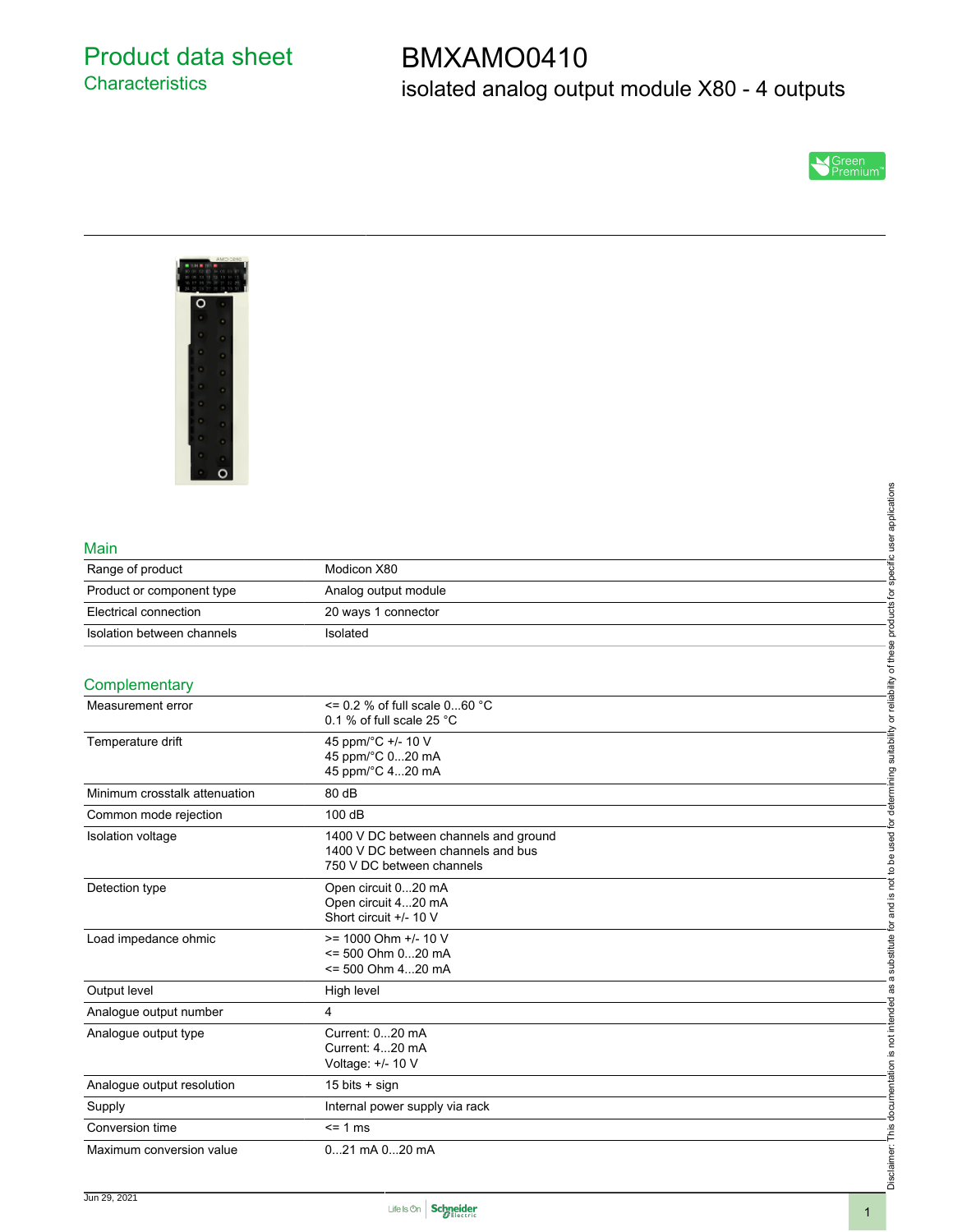|                        | $021$ mA $420$ mA<br>$+/- 10.5 V +/- 10 V$                                                               |
|------------------------|----------------------------------------------------------------------------------------------------------|
| Fallback mode          | Configurable<br>Predefined                                                                               |
| Operating altitude     | $02000$ m<br>20005000 m with derating factor                                                             |
| <b>Status LED</b>      | 1 LED (green)RUN<br>1 LED per channel (green) channel diagnostic<br>1 LED (red)ERR<br>1 LED (red)I/O     |
| Net weight             | $0.15$ kg                                                                                                |
| Power consumption in W | 3 W 24 V DC typical<br>3.6 W 24 V DC maximum<br>$0.45$ W 3.3 V DC typical<br>$0.51$ W $3.3$ V DC maximum |

#### Environment

| Vibration resistance                  | 3 gn                                                                               |
|---------------------------------------|------------------------------------------------------------------------------------|
| Shock resistance                      | 30 gn                                                                              |
| Ambient air temperature for storage   | $-4085 °C$                                                                         |
| Ambient air temperature for operation | 060 °C                                                                             |
| Relative humidity                     | 595 % at 55 °C without condensation                                                |
| IP degree of protection               | IP20                                                                               |
| <b>Directives</b>                     | 2014/35/EU - low voltage directive<br>2014/30/EU - electromagnetic compatibility   |
| <b>Product certifications</b>         | CE<br><b>RCM</b><br><b>CSA</b><br><b>EAC</b><br>Merchant Navy<br>UL                |
| Standards                             | EN/IEC 61010-2-201<br>EN/IEC 61131-2<br>UL 61010-2-201<br>CSA C22.2 No 61010-2-201 |

### Packing Units

| Unit Type of Package 1       | <b>PCE</b>      |  |
|------------------------------|-----------------|--|
| Number of Units in Package 1 |                 |  |
| Package 1 Weight             | 226 g           |  |
| Package 1 Height             | 5.5 cm          |  |
| Package 1 width              | $11 \text{ cm}$ |  |
| Package 1 Length             | $12 \text{ cm}$ |  |
| Unit Type of Package 2       | S <sub>02</sub> |  |
| Number of Units in Package 2 | 15              |  |
| Package 2 Weight             | $3.61$ kg       |  |
| Package 2 Height             | $15 \text{ cm}$ |  |
| Package 2 width              | 30 cm           |  |
| Package 2 Length             | 40 cm           |  |
|                              |                 |  |

# Offer Sustainability

| Green Premium product                                                                    |  |
|------------------------------------------------------------------------------------------|--|
| Yes                                                                                      |  |
| Pro-active compliance (Product out of EU RoHS legal scope)<br><b>EU RoHS Declaration</b> |  |
| Yes                                                                                      |  |
| Yes                                                                                      |  |
| <b>China RoHS declaration</b>                                                            |  |
|                                                                                          |  |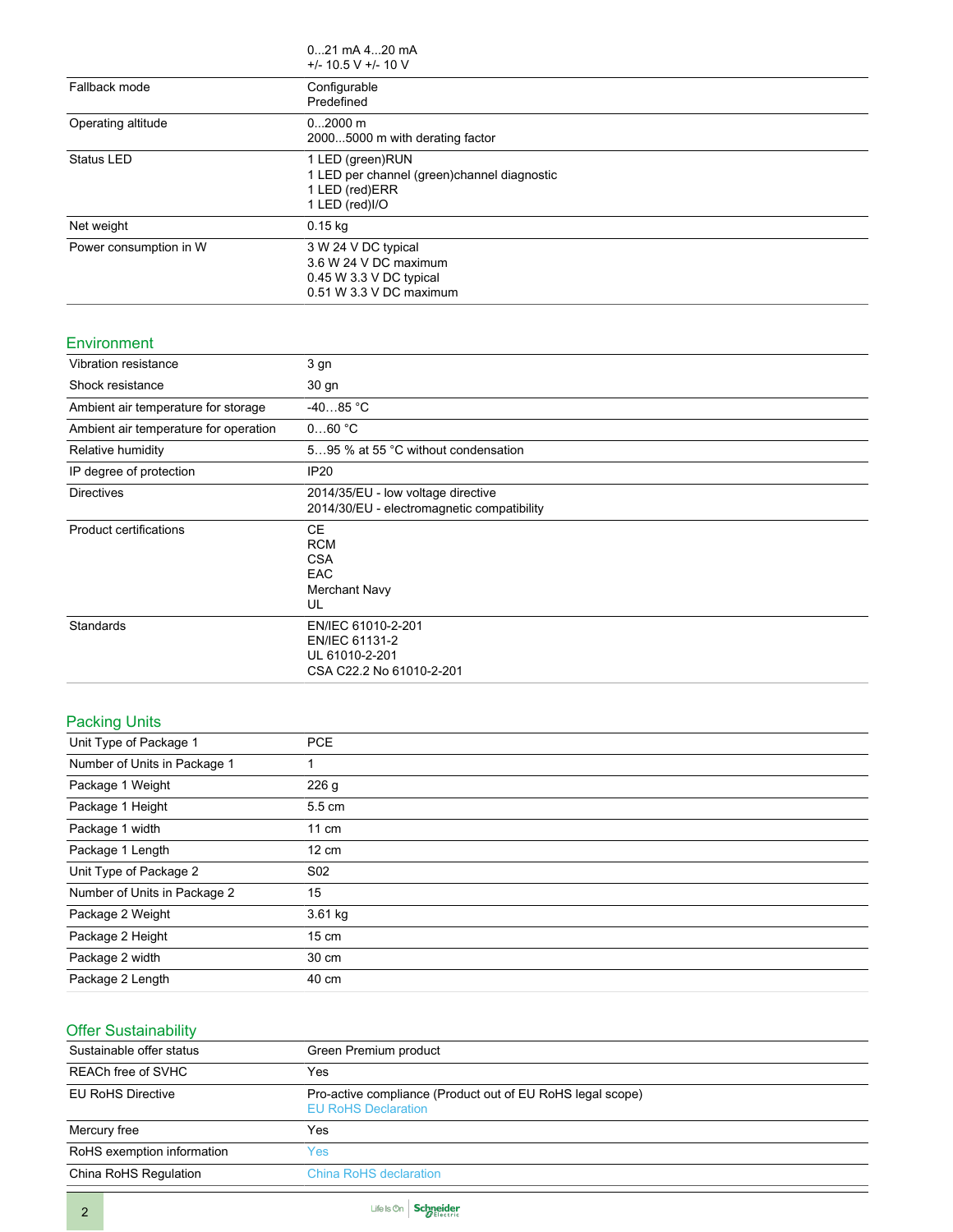| <b>Environmental Disclosure</b> | <b>Product Environmental Profile</b>                                                                                                                                                                                                                  |
|---------------------------------|-------------------------------------------------------------------------------------------------------------------------------------------------------------------------------------------------------------------------------------------------------|
| <b>Circularity Profile</b>      | End of Life Information                                                                                                                                                                                                                               |
| WEEE                            | The product must be disposed on European Union markets following specific waste collection and<br>never end up in rubbish bins                                                                                                                        |
| California proposition 65       | WARNING: This product can expose you to chemicals including: Lead and lead compounds, which<br>is known to the State of California to cause cancer and birth defects or other reproductive harm. For<br>more information go to www.P65Warnings.ca.gov |

# Contractual warranty<br>Warranty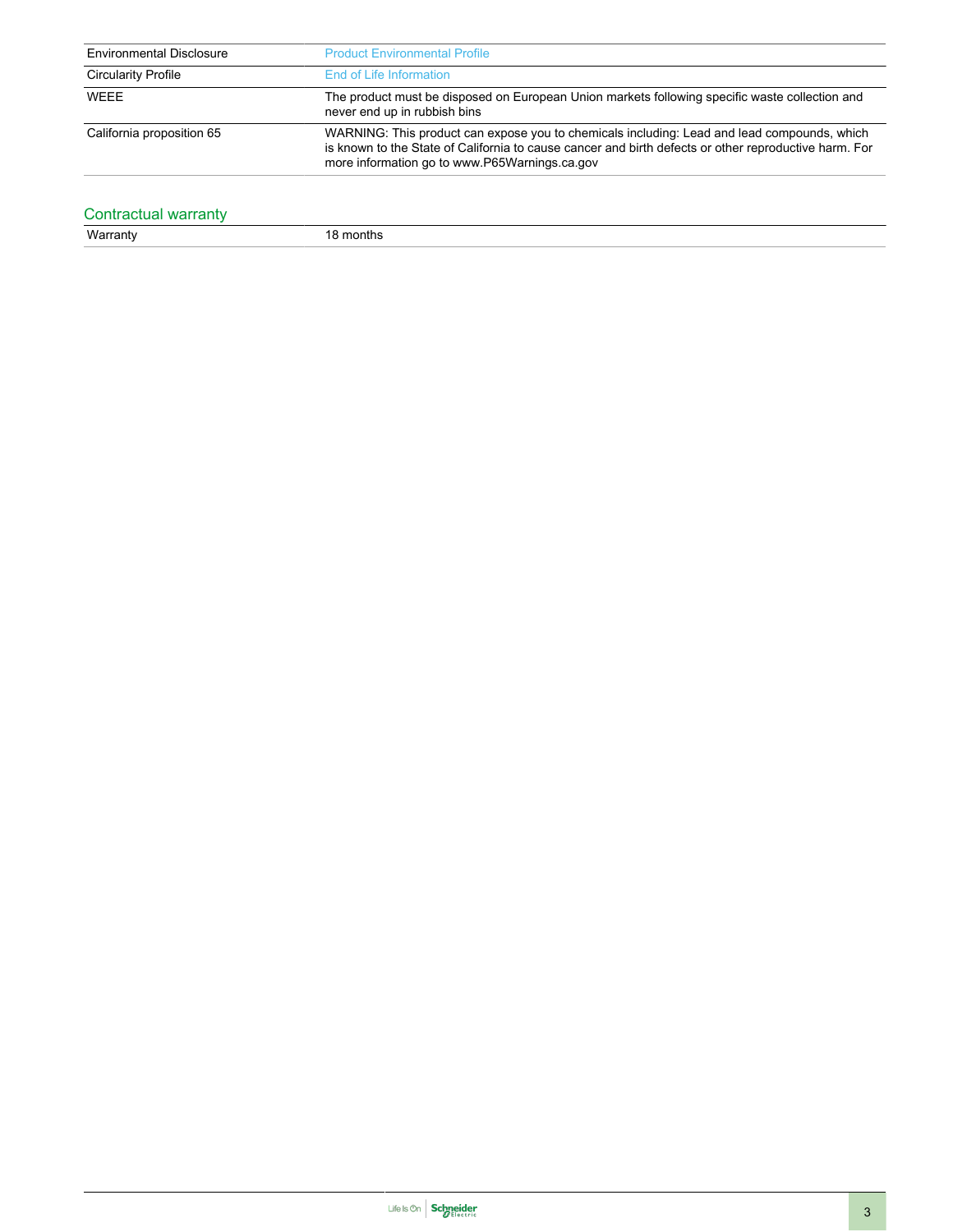# BMXAMO0410

## Modules Mounted on Racks

### **Dimensions**



(1) With removable terminal block (cage, screw or spring).<br>
(2) With FCN connector.<br>
(3) On AM1 ED rail: 35 mm wide, 15 mm deep. Only possi

#### With FCN connector.

(3) On AM1 ED rail: 35 mm wide, 15 mm deep. Only possible with BMXXBP0400/0400H/0600/0600H/0800/0800H rack.

| Rack references            | a in mm | a in in. |
|----------------------------|---------|----------|
| BMXXBP0400 and BMXXBP0400H | 242.4   | 09.54    |
| BMXXBP0600 and BMXXBP0600H | 307.6   | 12.11    |
| BMXXBP0800 and BMXXBP0800H | 372.8   | 14.68    |
| BMXXBP1200 and BMXXBP1200H | 503.2   | 19.81    |